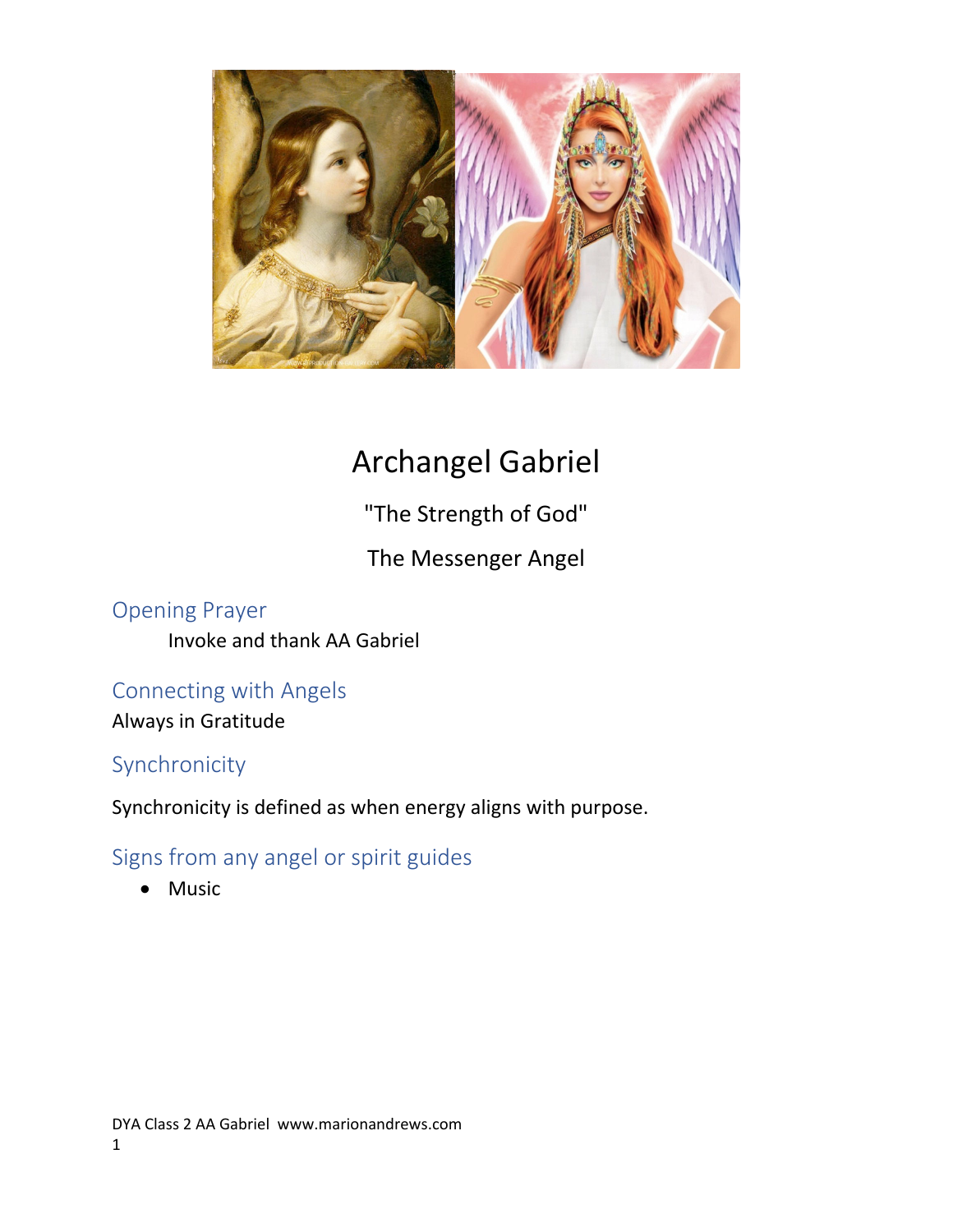## AA Gabriel

Known in many religious traditions as well as secular studies.

| <b>Associated</b><br><b>Colors:</b>   | Copper, White                 |
|---------------------------------------|-------------------------------|
| <b>Personality:</b>                   | Male/Female energy            |
| <b>Associated</b><br><b>Crystals:</b> | Copper, Citrine, Clear Quartz |

## Crystals

Clear Quartz is one of the most "all around" crystals.

All purpose stone as well as an amplifier.

Citrine is a stone that brings positive, joyful energy.

| <b>Field of</b><br><b>Expertise:</b>  | Known best as the Messenger Angel<br>Communication, in any area, especially journalism and<br>writing<br>Conception, pregnancy, birth, adoption, and<br>parenting.<br>Nurturing children and your inner child.<br>Helps those whose life purpose is to help children.<br>AA Gabriel uses her large copper trumpet to send<br>messages from God. |  |  |  |
|---------------------------------------|-------------------------------------------------------------------------------------------------------------------------------------------------------------------------------------------------------------------------------------------------------------------------------------------------------------------------------------------------|--|--|--|
| <b>Clear</b><br><b>Communication:</b> | • AA Gabriel helps with communication (assisting with<br>the right words to say, the message that needs to be<br>heard).                                                                                                                                                                                                                        |  |  |  |
| <b>Nurturing</b><br><b>Children:</b>  | Conception, pregnancy, birth and adoption.<br>She guides adults to find patience when parenting.<br>She helps both adults and children sleep more<br>soundly.                                                                                                                                                                                   |  |  |  |
| Life Purpose:                         | She assists adults who want to guide children to live<br>healthy lives.                                                                                                                                                                                                                                                                         |  |  |  |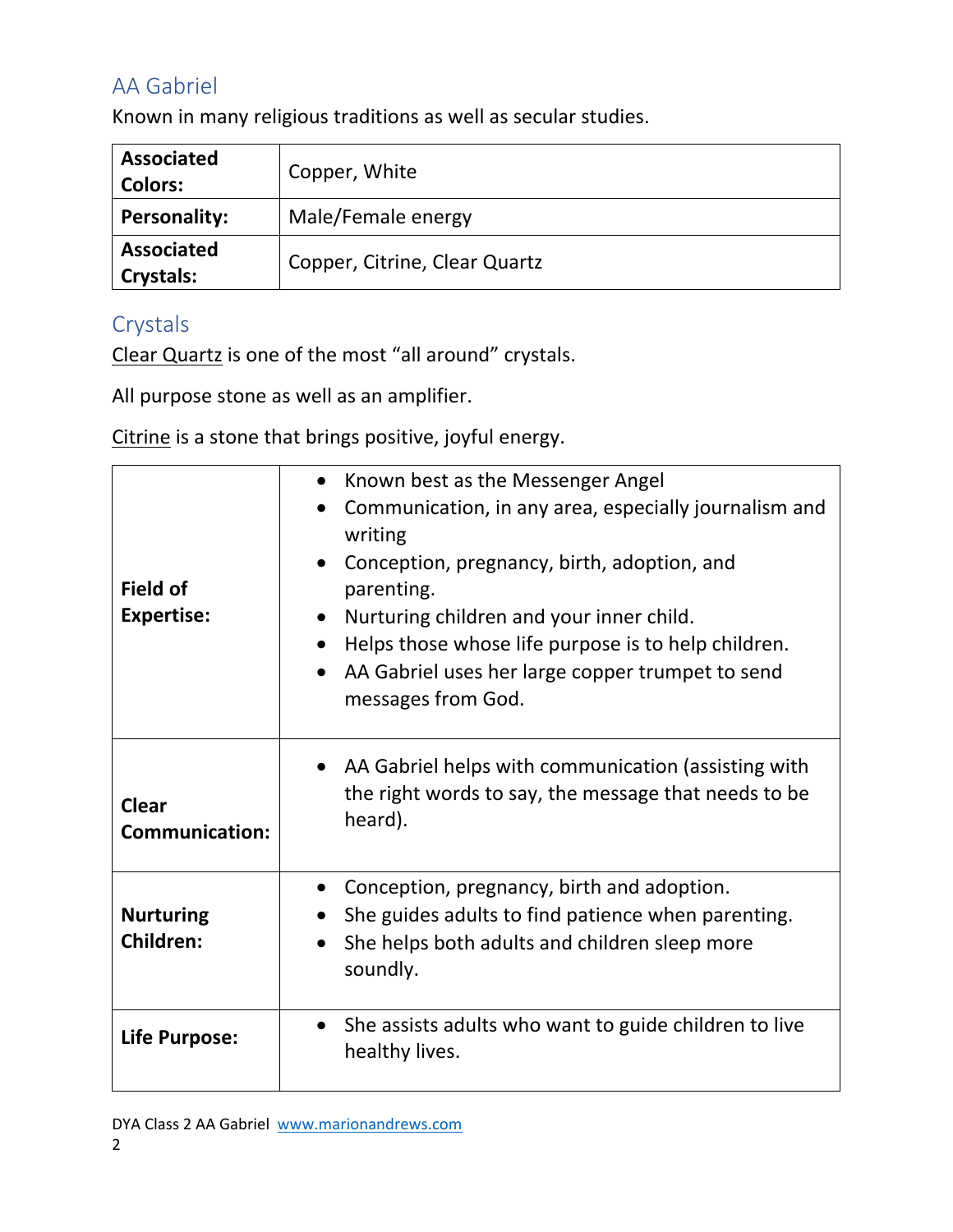## Connection and Meditation

Prayer for AA Gabriel to be here

#### Guided Meditation

A time of association with AA Gabriel.

## Automatic Writing

Think of a question or situation you want help with

Write it down on the top of your paper.

Relax, let go of all inhibitions, allow your hand to flow across the paper. Words, phrases, sentences, it doesn't matter

Begin with AA Gabriel, thank you for being here. Thank you for the ideas.

Write for as long as you can.

**Journaling** 

**Discussion**